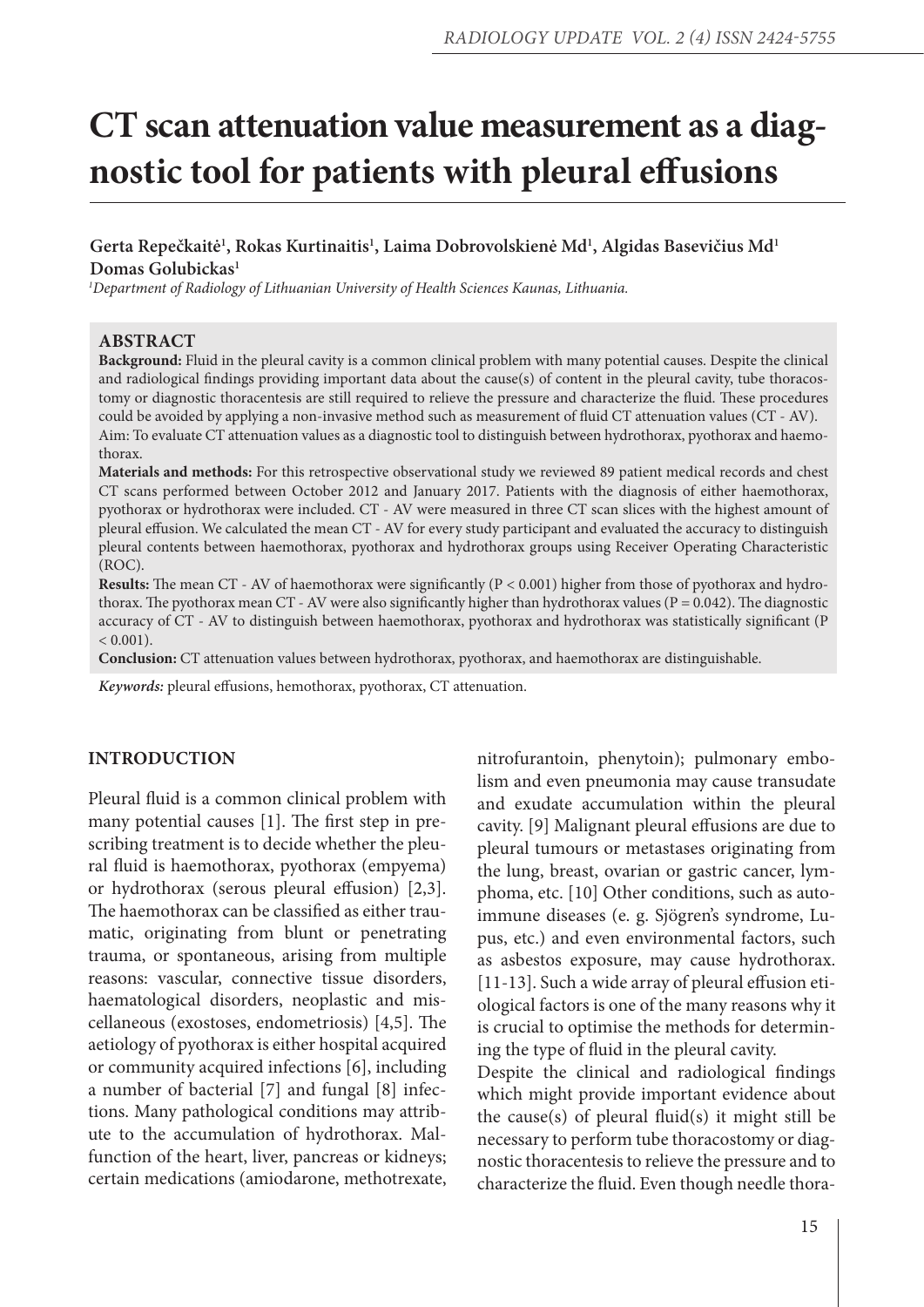centesis is less invasive than tube thoracostomy, it still caries small, but significant risks (e. g., the pneumothorax, bleeding (chest wall haematoma and haemothorax), and re - expansion pulmonary oedema) [14]. Pneumothorax occurs in 6% of the procedures and 34.1% of pneumothoraces requires chest tube insertion [15]. These unnecessary complications could be avoided using a non-invasive method such as diagnosing the type of pleural fluid using CT attenuation values (CT - AV). To our knowledge, there are no recent studies addressing this method of differentiating pleural effusions in Lithuania.

The aim of this study is to evaluate CT - AV as a diagnostic tool for distinguishing between hydrothorax, pyothorax or haemothorax.

#### **METHODS AND MATERIALS**

## **2.1. STUDY DESIGN AND SETTING**

We performed the retrospective observational study at the largest healthcare institution in Lithuania, annually exceeding 1.3 million outpatient consultations and 95 thousand hospital admissions. Kaunas Regional Biomedical Research Ethics Committee (KRBRE) approved the study protocol and waived an informed consent. In this study, medical health records made between October 2012 and January 2017 are analysed.

#### **2.2. PATIENT SELECTION CRITERIA**

We reviewed hospital's medical records for patients that underwent chest CT scans for suspected pleural or pulmonary pathology (n = 197) and selected patients with pathological findings in the pleural cavity ( $n = 113$ ). For this study, patients with pleural effusions  $(n = 104)$ were selected and the one's with instances of pneumothorax were excluded. 17 more patients were excluded because they had not undergone any diagnostic studies of the pleural effusions or because the pleural contents were of gastric origin. The 89 enrolled patients were grouped into three categories: haemothorax, pyothorax, and hydrothorax, based on the discharge diagnosis, laboratory results, instrumental tests. The diagnosis of haemothorax was based on pleural fluid appearance or biochemical analysis of the fluid,

determining criteria being haematocrit (Hct) > 50%. The confirmation of pleural content being pus required a visually purulent appearance and/ or histological assessment of the pleura. We classified the remaining effusions as hydrothorax.

## **2.3. SCANNING PARAMETERS**

All CT scans were performed using GE VCT 64 or GE VCT 16 slice CT scanner, following chest scanning protocols: at a slice thickness of 5 mm; pitch 0.969:1; 120 kV, 100 - 665 mA, rotation speed 0.5 s. When indicated and allowed, the intravenous contrast (80 ml. Sol. Ultravist or Visipaque 300) was injected at the speed of 2.5 ml/s. We reviewed all images using Picture Archiving and Communication System (PACS) server Cedara-I-Reach (TM).

# **2.4. DATA ACQUISITION AND STATISTI-CAL ANALYSIS**

For this study, all CT scans were reviewed independently by two medicine students of Lithuanian University of Health Sciences (LSMU), and experienced radiologists: a doctor resident measured the data, and two doctors radiologists re-measured and described the images. Later the images were also reviewed by the thoracic radiology section chief during multidisciplinary team meetings. In every CT scan (before and after intravenous contrast media administration) we located three slices with the largest pleural effusion volume and measured the attenuation values in Hounsfield Units (HU) using the circular or ellipse region of interest (ROI) tool to mark the area containing only the fluid (Figures 1, 2). We situated the ROI so the measurements would not include bone, fat, lung, thickened pleural tissue or air. For statistical analysis, we recorded and used the mean of three attenuation values.

We analysed all data using IBM SPSS Statistics v. 23.0. Normally distributed data was expressed as the mean value (95% confidence intervals) and non-normally distributed data as the median (minimum - maximum values).

The Scheffe method in the one-way analysis of variances (ANOVA) was used to assess the differences of normally distributed attenuation values between haemothorax, pyothorax, and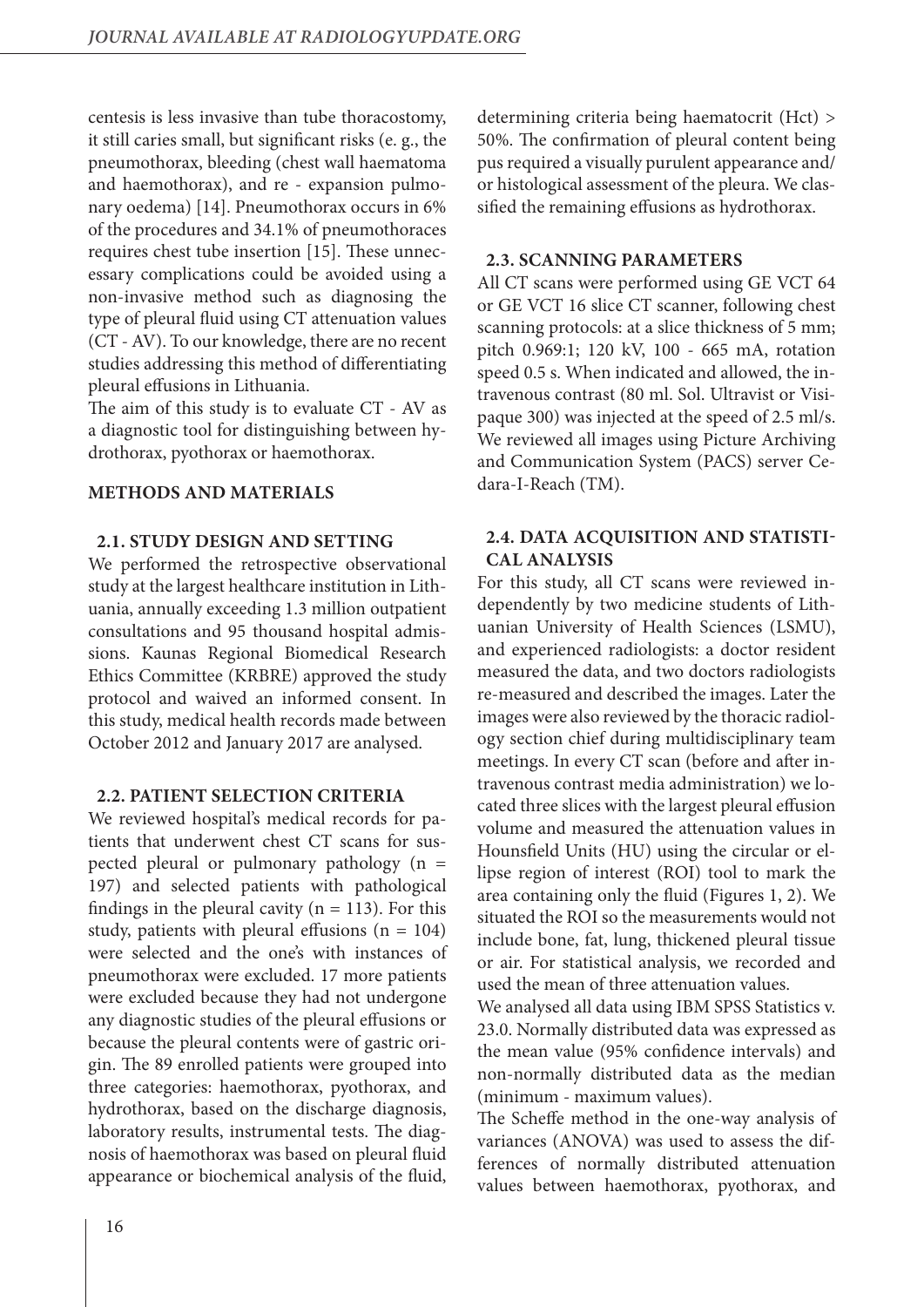hydrothorax groups. Using the Receiver Operating Characteristic (ROC) we determined the sensitivity and specificity of CT attenuation value measurement as a diagnostic tool for all three groups. The Youden' s J statistic was applied to determine the cut-off values for all three groups. We evaluated group homogeneity using 2, oneway ANOVA and Kruskal-Wallis tests. Values of P less than 0.05 were considered significant.

# **RESULTS**

The study population consisted of 89 patients: 69 (77.5%) were men and 20 (22.5%) women. 12 (13.5%) patients had been hospitalized within 24 hours and 77 (86.5%) within 6 hours after the onset of symptoms.

There were no significant age ( $P = 0.285$ ), gender  $(P = 0.509)$ , hospitalisation length  $(P = 0.503)$  differences between the pleural effusion (haemothorax, pyothorax, or hydrothorax) groups. (Table 1). The mean CT - AV of haemothorax were significantly ( $P < 0.001$ ) different from those of pyothorax, and hydrothorax. The pyothorax mean attenuation values were also significantly higher than hydrothorax values ( $P = 0.042$ ) (Figure 3).

We used the area under the ROC curve (AUC) to determine the accuracy of the mean CT - AV to differentiate between haemothorax, pyothorax, and hydrothorax (Table 2). All results were statistically significant ( $P < 0.001$ ) (Figure 4, 5, 6). The cut-off values were determined as follows: to distinguish haemothorax from pyothorax  $\geq$ 24.52 HU (SE: 83.3%; SP: 90.1%); haemothorax from hydrothorax  $\geq 20.17$  HU (SE: 90%; SP: 100%); pyothorax from hydrothorax  $\geq$  15.3 HU (SE: 65.6%; SP: 88.9%).

|                             | Table 1. Demographic and pleural content CT attenuation findings in patients with haemothorax, |
|-----------------------------|------------------------------------------------------------------------------------------------|
| pyothorax, and hydrothorax. |                                                                                                |

|                                  | Haemothorax            | Pyothorax              | Hydrothorax            |
|----------------------------------|------------------------|------------------------|------------------------|
| Count                            | 30 (33.7%)             | $32(36.0\%)$           | $27(30.3\%)$           |
| Age                              | $58.57(51.82 - 65.31)$ | $52.41(47.55 - 57.26)$ | $52.81(45.48 - 60.15)$ |
| Gender                           |                        |                        |                        |
| Male                             | 22                     | 2.7                    | 20                     |
| Female                           | 8                      |                        |                        |
| Length of hospitalization (days) | $20.5(2 - 147)$        | $25(3 - 108)$          | $17(2 - 73)$           |
| CT attenuation value (HU)        | $33.85(29.43 - 38.27)$ | $17.29(15.1 - 19.47)$  | $11.92(10.54 - 13.3)$  |

**Table 2. ROC curve results, assessing the use of CT attenuation values to distinguish between haemothorax, pyothorax, and hydrothorax.**

|                                 | Area under the ROC curve | 95% CI          |
|---------------------------------|--------------------------|-----------------|
| ROC (Haemothorax - Pyothorax)   | 0.912                    | $0.841 - 0.984$ |
| ROC (Haemothorax - Hydrothorax) | 0.993                    | $0.981 - 1.000$ |
| ROC (Pyothorax - Hydrothorax)   | 0.774                    | $0.645 - 0.895$ |
|                                 |                          |                 |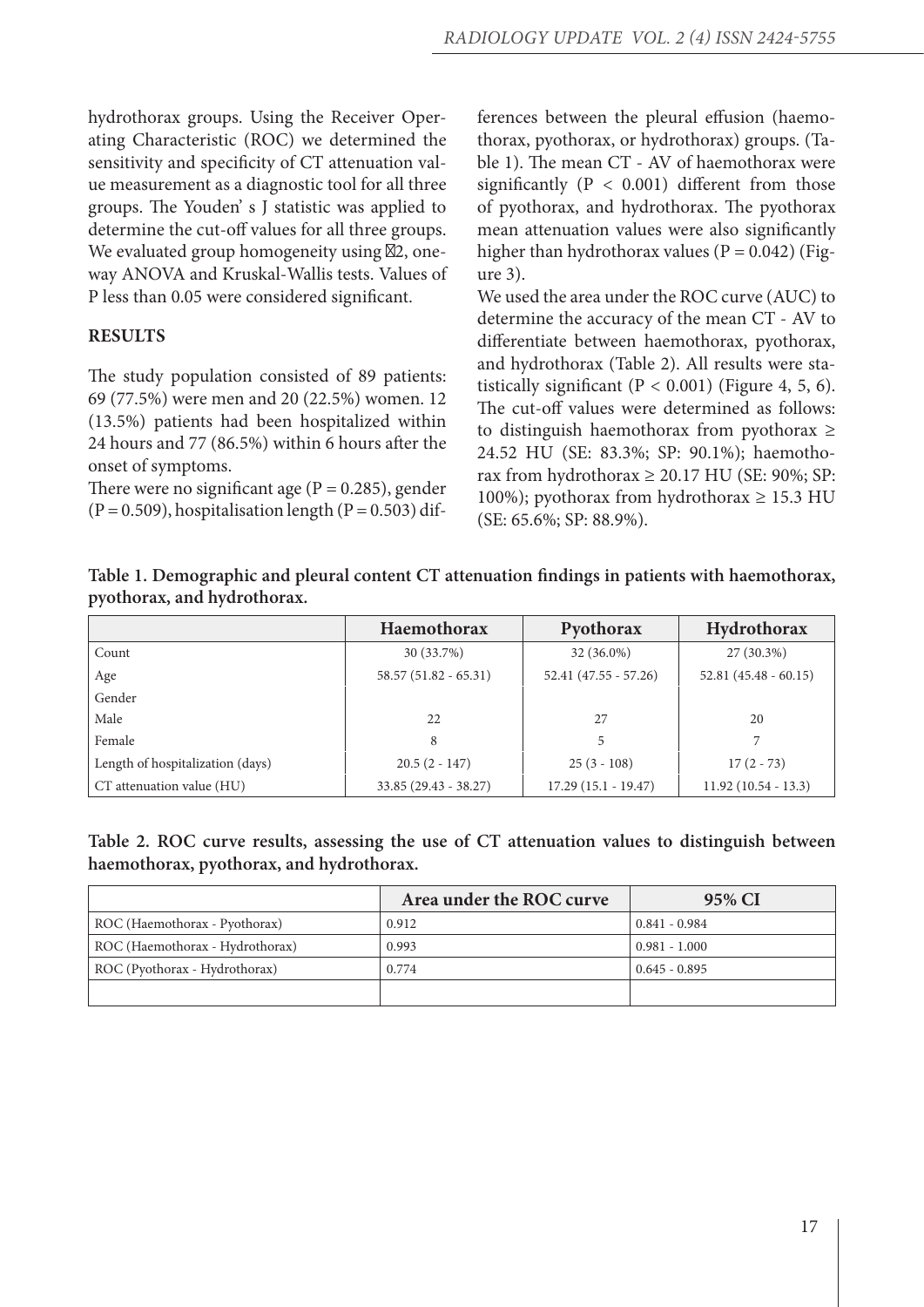

**Figure 1. 73-year-old patient after thoracic trauma with suspected haemothorax. CT scan shows bilateral dorsal pleural effusion. Ellipse ROI tool shows the mean attenuation value of 34 - 49 HU.**

**Figure 2. 44 year old patient with fewer, pyothorax and empyema. CT scan shows separated lateral pleural effusions with multiple gaseous bubbles. Ellipse ROI tool shows the mean attenuation value of 19.5 - 20.2 HU.**

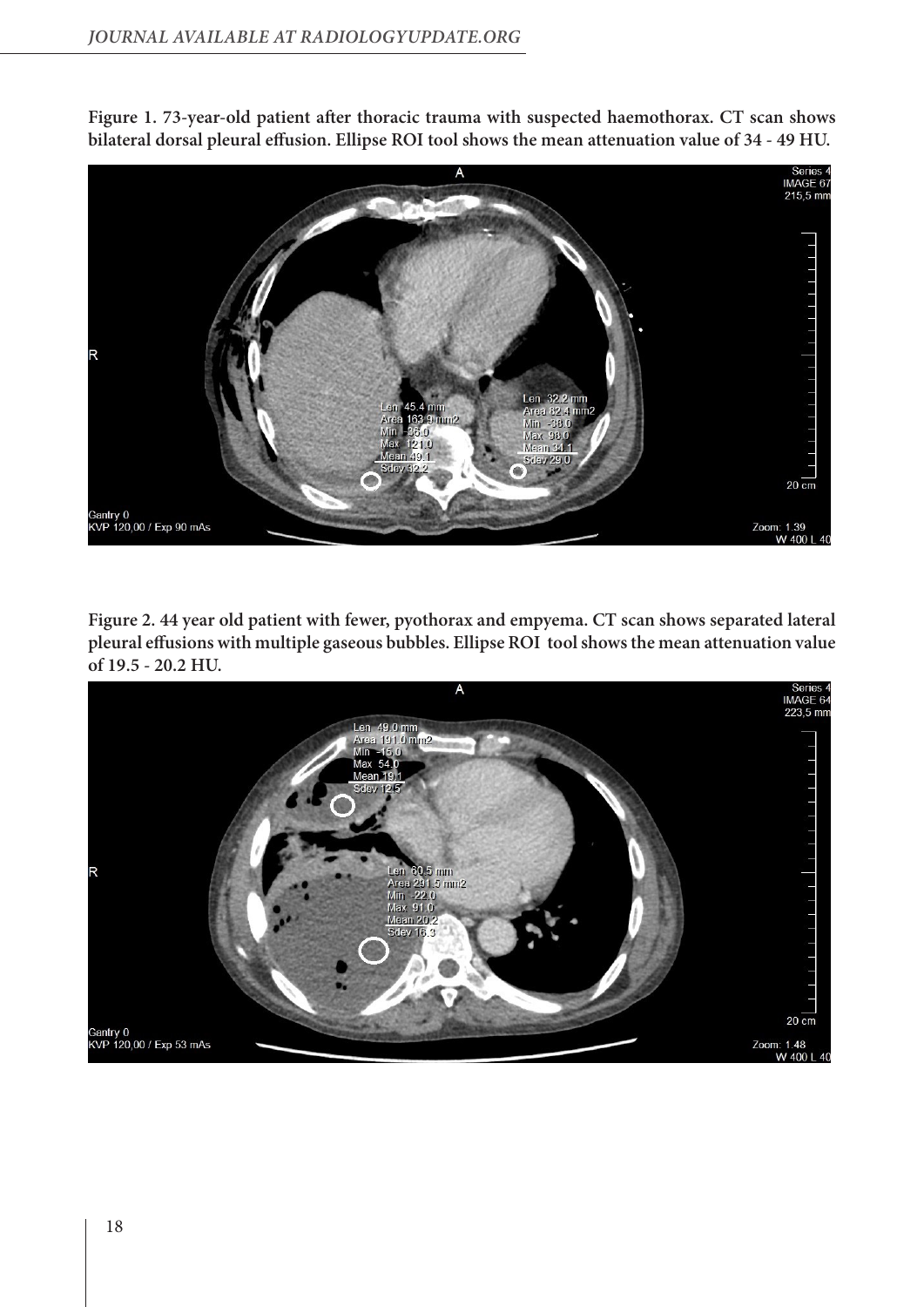

**Figure 3. Box and whisker plots demonstrating mean attenuation value in haemothorax, hydrothorax, and pyothorax groups.**

**Figure 4. ROC demonstrating excellent diagnostic accuracy differentiating haemothorax from pyothorax using CT attenuation values. (P < 0.001)**

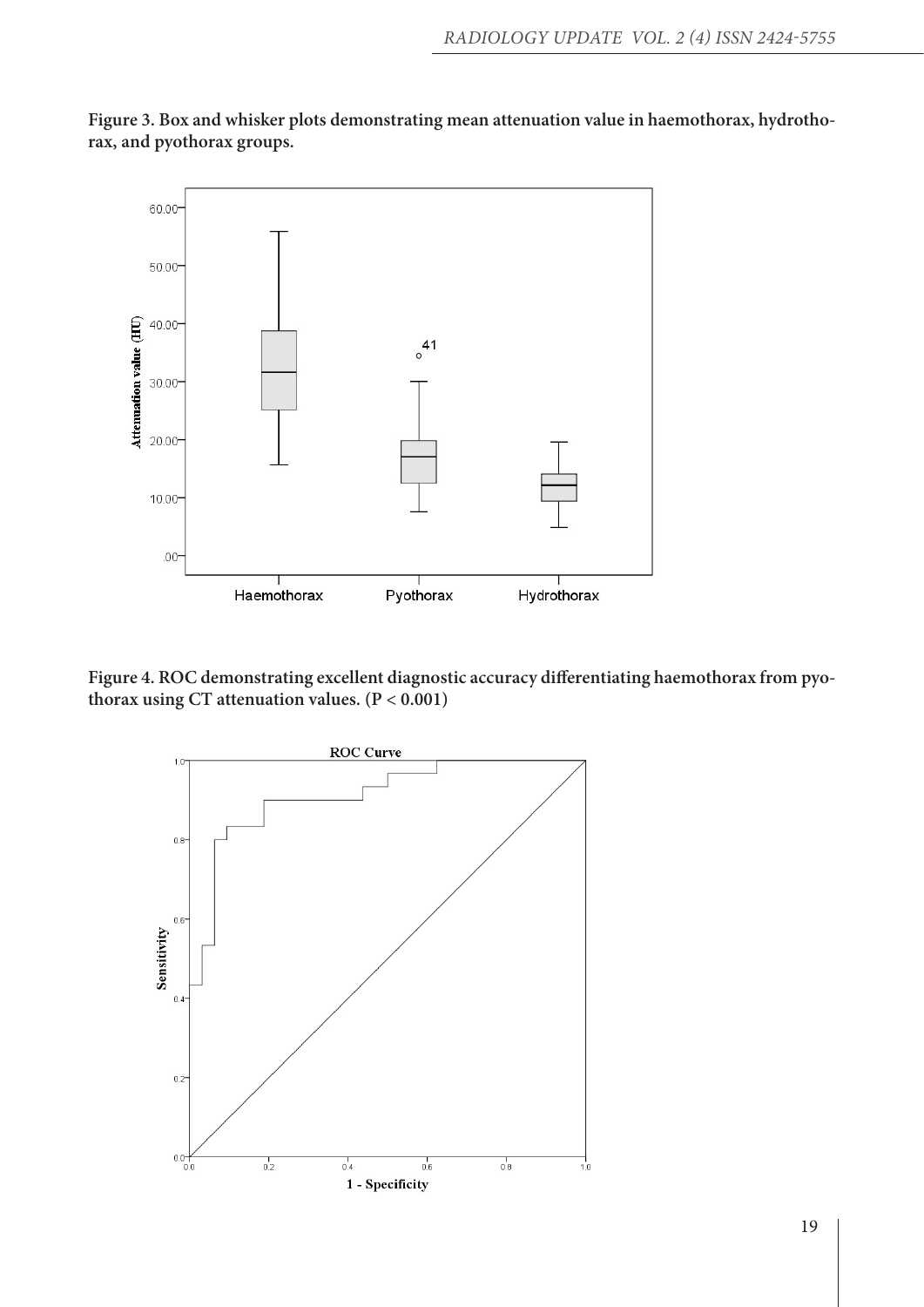**Figure 5. ROC demonstrating excellent diagnostic accuracy differentiating haemothorax from hydrothorax using CT attenuation values. (P < 0.001)**



**Figure 6. ROC demonstrating fair diagnostic accuracy differentiating hydrothorax from pyothorax using CT attenuation values. (P < 0.001)**

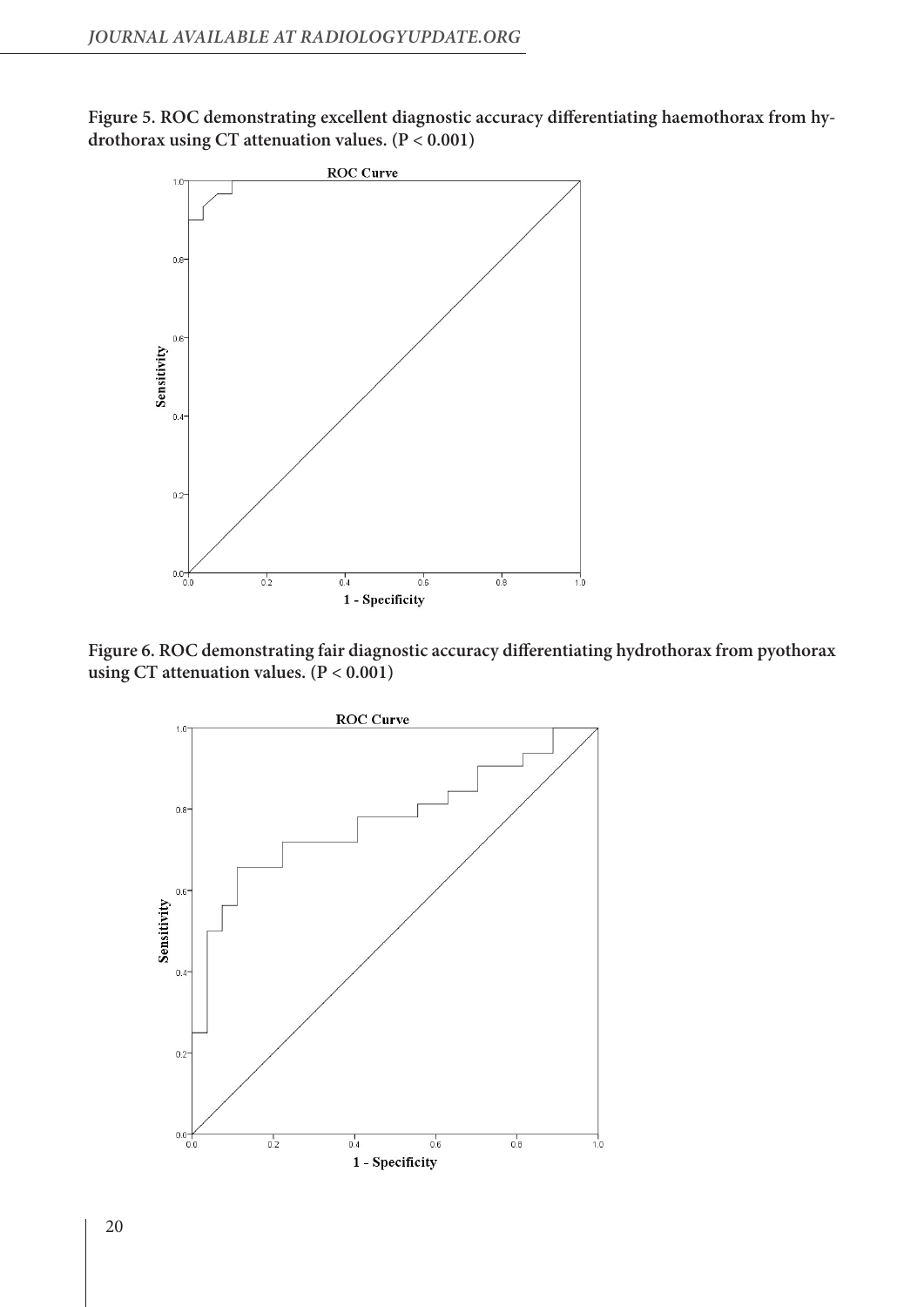#### **DISCUSSION**

The differential diagnosis to distinguish between haemothorax, pyothorax and hydrothorax in a clinical setting is usually achieved using fluid analysis by means of diagnostic thoracentesis, thoracostomy or pleural biopsy and histological examination [3]. In this study, we found that CT - AV is a relatively accurate measurement to determine the nature of the pleural fluid. In previous studies, researchers have discovered that CT - AV was useful to differentiate even transudates from exudates in patients with pleural effusions [16, 17]. However, more data is required because of the overlapping HU values as they decrease the sensitivity of the diagnostic method.

We predicted that haemothorax would have higher CT - AV than pyothorax and hydrothorax because, in the acute phase, extravasated blood usually has a higher HU value. Iron in the haemoglobin molecule increases tissue density more than protein does in pyothorax and hydrothorax [18]. In most cases, the blood comes from damaged vessels in the ribs, lungs, mediastinum, diaphragm, chest wall, or directly from ruptured great vessels. [19]. Pyothorax should also have higher CT - AV than hydrothorax due to the strands of fibrin, high levels of protein, bilirubin, and LDH contained in the purulent fluid, all of which increase attenuation on a CT scan [14, 20]. To our knowledge, only one study has compared CT - AV between haemothorax, empyema, and pleural effusion. Liu et al. [19] examined 189 patients and found that the cut-off value >15,6 HU to distinguish haemothorax from pleural effusion and a cut-off value of ≥15.9 HU to distinguish haemothorax from empyema.

In our study we found that the cut-off value of ≥ 24.52 HU (SE: 83.3%; SP: 90.6%) and ≥ 20.17 HU (SE: 90%; SP: 100%) was excellent to distinguish accordingly haemothorax from pyothorax and hydrothorax, while a cut-off value of  $\geq 15.3$ HU (SE: 65.6%; SP: 88.9%) to differentiate pyothorax from hydrothorax. However, the cut-off values are significantly higher than those, determined in the study performed by Liu et al.[19] This means further studies to establish the optimal cut-off values are necessary.

To sum up, CT - AV could be useful in emergency diagnostics and treatment for patients with contraindications for diagnostic thoracentesis such as hemorrhagic diathesis and cutaneous conditions (e.g., pyoderma or herpes zoster infection) [21]. Although CT is more sensitive than conventional chest sonography and radiography in differentiating between different pleural effusions [20], the value of diagnostic thoracentesis in normal clinical practice remains irreplaceable. The overlapping CT - AV decrease the applicability of this method and should not replace thoracentesis and/or tube thoracostomy as a diagnostic method to distinguish between haemothorax, pyothorax, and hydrothorax, especially when the latter are indicated for decompression or specific diagnostic tests.